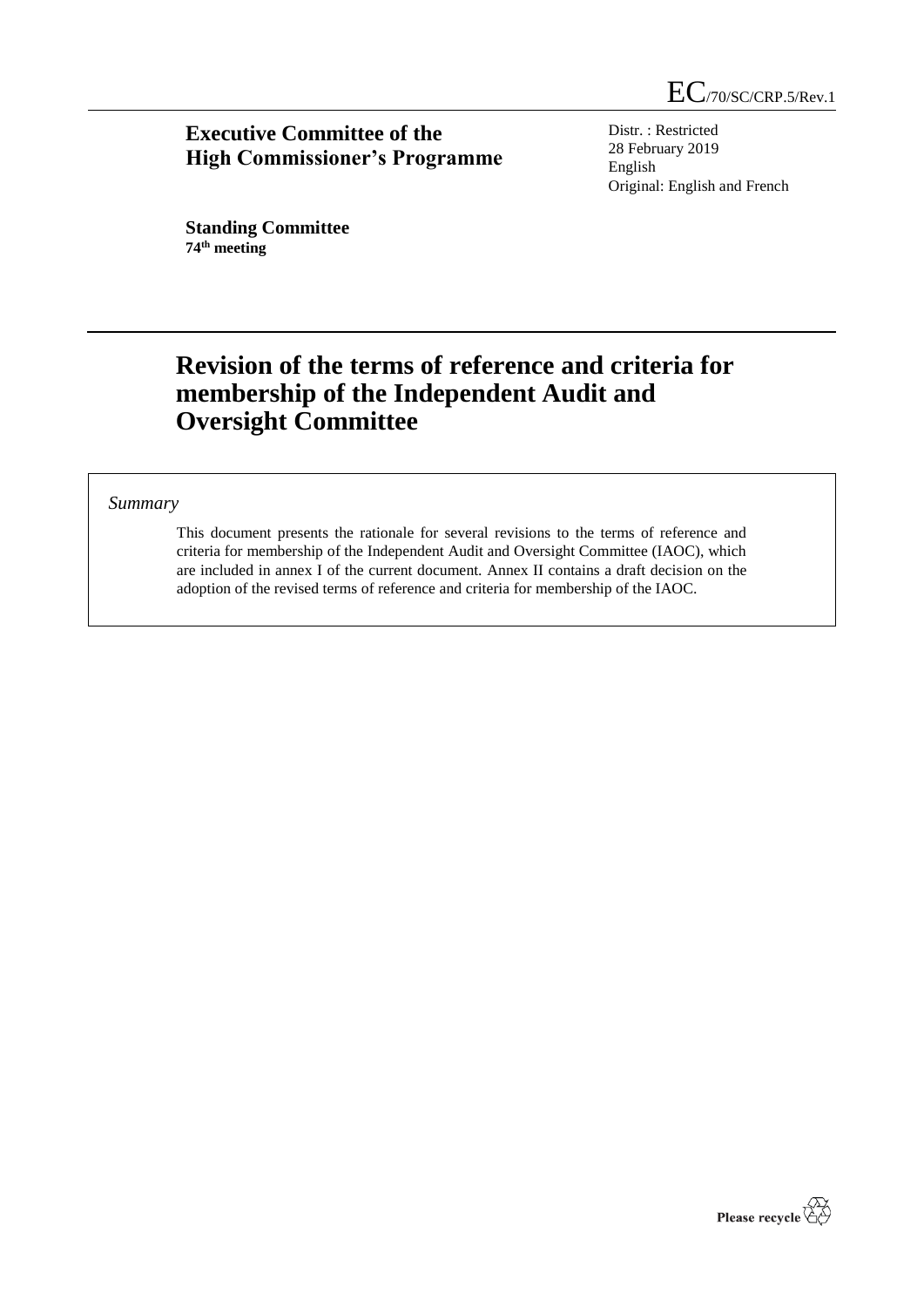## Contents

|         |                                                                                 | Paragraphs | Page          |
|---------|---------------------------------------------------------------------------------|------------|---------------|
| Chapter |                                                                                 |            |               |
|         |                                                                                 | $1 - 2$    | $\mathcal{R}$ |
| П.      |                                                                                 | $3-4$      | $\mathcal{R}$ |
| Annexes |                                                                                 |            |               |
|         | Terms of reference and criteria for membership of the Independent Audit and     |            |               |
| H.      | Draft decision on the revised terms of reference and criteria for membership of |            |               |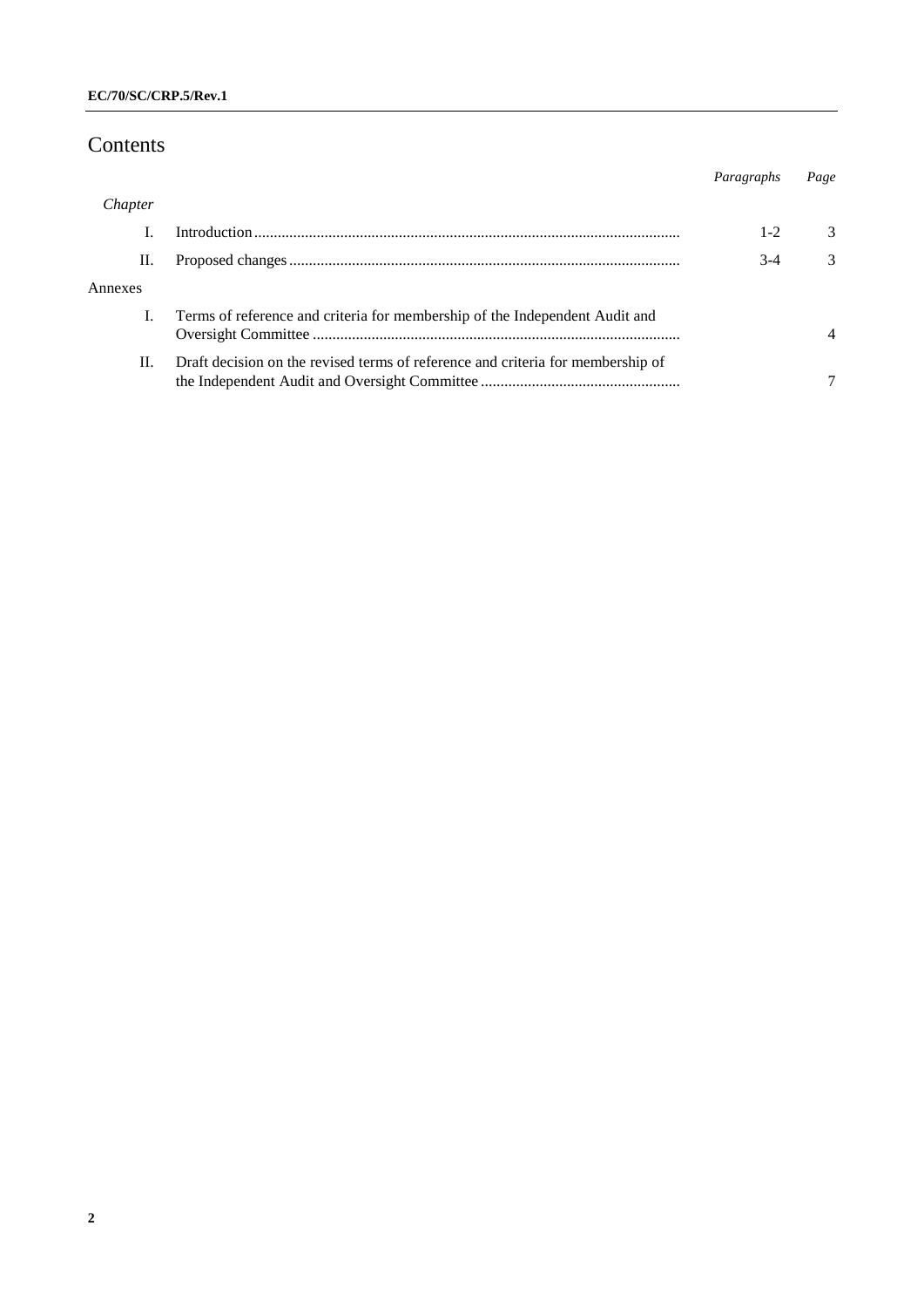## **I. Introduction**

1. At the  $51<sup>st</sup>$  meeting of its Standing Committee in June 2011, the Executive Committee of the High Commissioner's Programme decided to establish "an Independent Audit and Oversight Committee to assist the High Commissioner and the Executive Committee in exercising their oversight responsibilities in accordance with relevant best practices, industry standards and the financial and staff regulations and rules applicable to UNHCR" (EC/62/SC/CRP.24/Rev.2). The terms of reference and criteria for membership of the Independent Audit and Oversight Committee are included in annex I of that conference room paper.

2. In 2016, UNHCR commissioned an external consultant to review the Office's oversight functions and the relationship of the various entities with the broader structures and processes that support management in monitoring the organization. As a result of the review, and to strengthen the independence of the Inspector General's Office, the High Commissioner decided to seek the advice of the IAOC on the appointment and, if needed, early termination of the Inspector General's contract

## **II. Proposed changes**

3. To enable the IAOC to assume this role, a revision of its terms of reference was required. Further to consultations with the Committee, the following amendments are proposed for the terms of reference and criteria for membership of the Independent Audit and Oversight Committee:

(a) Under Section 2 – Mandate, an additional provision has been included: (h) Provide advice to the High Commissioner on the appointment and early termination of UNHCR's Inspector General.

(b) Under section 3 – Membership, two additional elements of desirable experience have been inserted, namely: paragraph 5 (d) Prevention and control of fraud, corruption and other forms of misconduct of financial and non-financial nature; and paragraph 5 (e) Evaluation.

4. Accordingly, annex I of this document presents a proposal for the revision of the "Terms of reference and criteria for membership of the Independent Audit and Oversight Committee", with the proposed amendments in bold. Annex II contains a draft decision corresponding to this revision.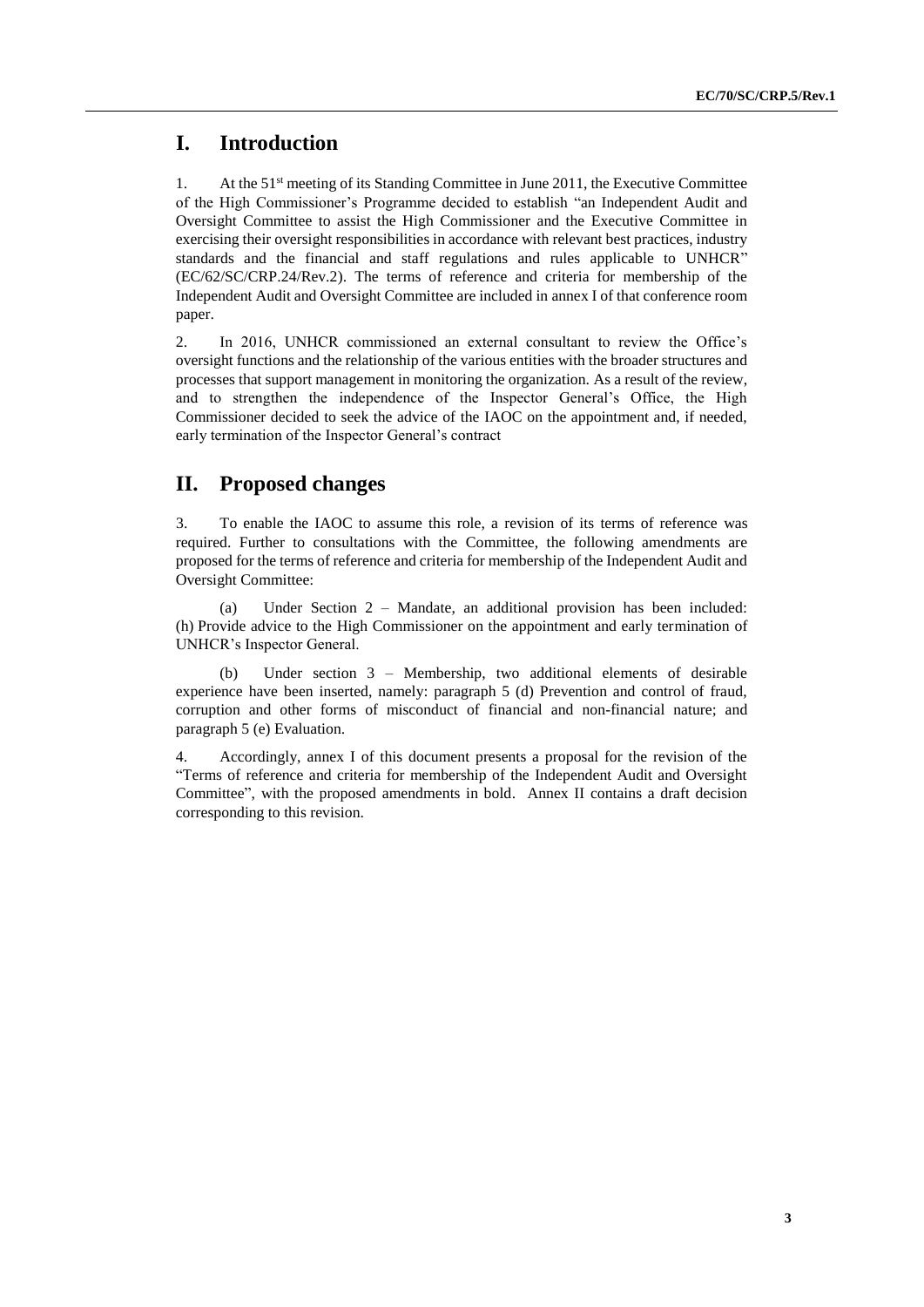## **Annex I**

## **Terms of reference and criteria for membership of the Independent Audit and Oversight Committee**

### **Section 1 – Purpose**

1. An Independent Audit and Oversight Committee (hereafter: 'the Committee') is established to serve in an expert advisory capacity to assist the High Commissioner and the Executive Committee in exercising their oversight responsibilities in accordance with relevant best practices, industry standards and the financial and staff regulations and rules applicable to UNHCR.

2. The Committee shall provide external, independent, senior-level advice regarding the functioning of audit and oversight in UNHCR; review internal and external audit and oversight matters; and review financial management and reporting within the Office.

3. The Committee shall act in an advisory capacity, and is neither a governance body nor an appeal body. The Committee shall not take an executive role in the mandated activities of the Office.

### **Section 2 – Mandate**

4. The Committee shall:

Consider all relevant reports by internal and external audit and oversight bodies, including information on the financial statements and management letters issued by the external auditors;

(b) Advise on the adequacy and effectiveness of internal and external audit and oversight and the relevant strategies, priorities and work plans, and suggest areas to address potential organizational risks;

Review the effectiveness of UNHCR's systems for internal control and accountability, as well as UNHCR's risk management;

Review UNHCR's financial statements and reports with a view to providing advice on qualitative improvements;

(e) Monitor the status of implementation of recommendations issued by audit and oversight bodies;

Consider the risk and control implications of audit and oversight reports and highlight, as appropriate and with due consideration to confidentiality and due process, audit and oversight issues that may need further investigation;

(g) Provide advice regarding the adequacy of the resources and performance of UNHCR's audit and oversight processes; and

### **(h) Provide advice to the High Commissioner on the appointment and early termination of UNHCR's Inspector General; and**

(i) Prepare an annual report on its activities and recommendations, and submit it to the High Commissioner and the Executive Committee.

### **Section 3 – Membership**

5. The Committee shall comprise five non-executive members, of whom no two shall be nationals of the same State. Members shall be appointed by the High Commissioner, with the consent of the Executive Committee based on a shortlist provided. In the appointment process, the High Commissioner shall pay due regard to personal qualifications and relevant experience, as well as equitable gender and geographical representation. All members of the Committee must have recent and relevant, senior-level, financial, audit, oversight and/or inspection experience and, to the extent possible, have experience in the following: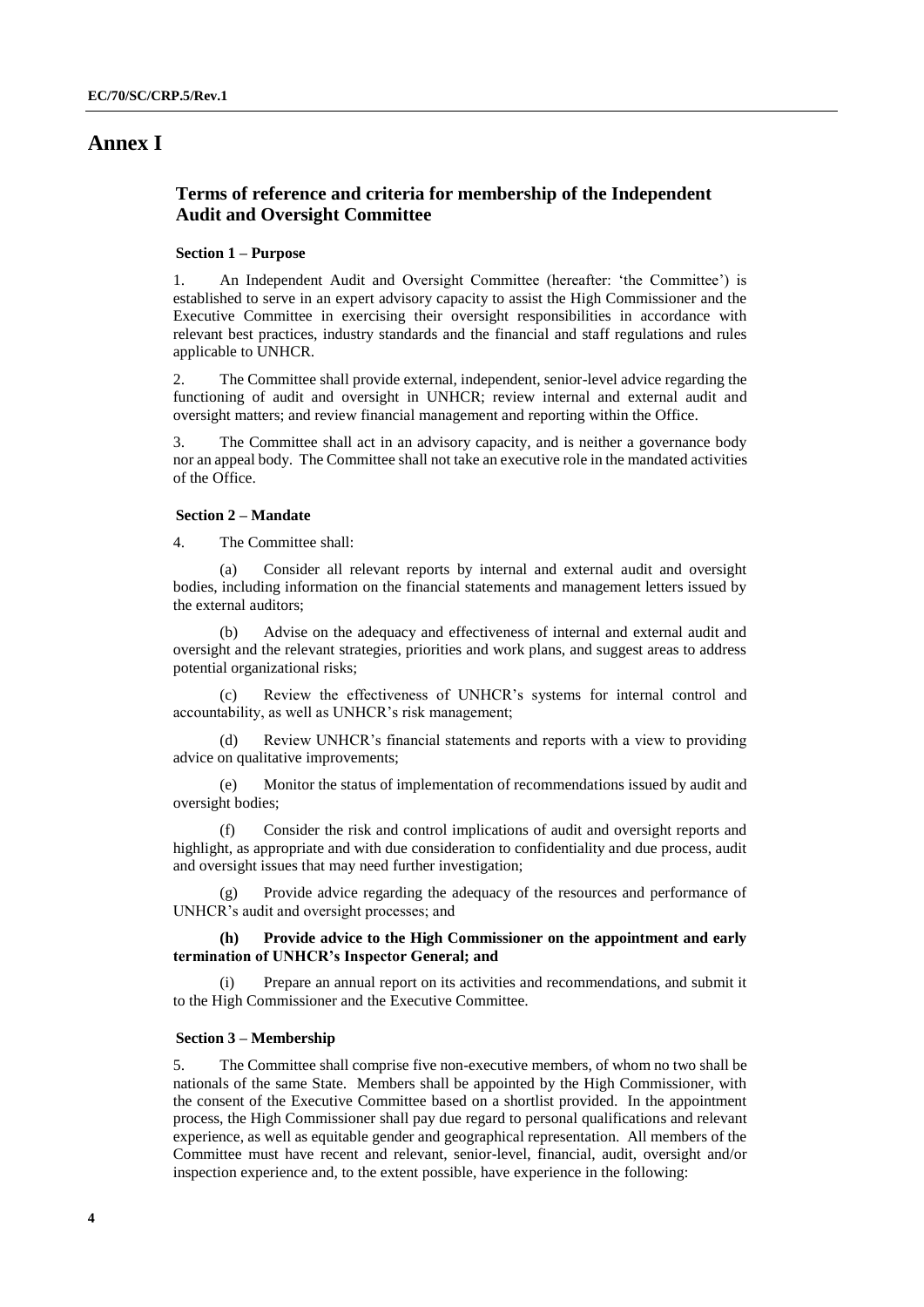- (a) Accountancy;
- (b) Governance, assurance and risk management;
- (c) Audit;
- **(d) Prevention and control of fraud, corruption and other forms of misconduct of financial and non-financial nature;**
- **(e) Evaluation;**
- (f) Knowledge and understanding pertinent to the Office's core mandate;
- (g) Experience in managing organizations of similar size; and
- (h) Understanding of the organizational and United Nations system-wide operating context and accountability structures.

6. All members of the Committee shall reflect the highest level of integrity, shall serve in their personal capacity, and shall not seek or receive any instructions from any Government in the performance of their duties. They shall not hold any position or engage in any activity that could impair their independence from UNHCR or from companies that maintain a business relationship with UNHCR, in fact or in perception.

7. Former staff of UNHCR shall not be appointed to the Committee within a period of three years from the end of their employment with UNHCR. Members of the Committee shall not take up an appointment with UNHCR within three years after the end of their tenure.

8. Members of the Committee are appointed for a three-year period, and can only be reappointed once, for a final term of three years. Two of the initial five members, to be identified by the drawing of lots, shall be appointed for an initial four-year period.

9. Members shall inform the High Commissioner if they are not in a position to serve the full term of their appointment, with three months prior notification.

#### **Section 4 – Meetings**

10. The Committee may adopt its own Rules of Procedure, which shall be communicated to the High Commissioner and to the Executive Committee. The Committee shall meet, in principle, four times per year, but not less than two times per year. The meetings shall take place in Geneva, at a venue to be decided by the Committee.

11. The first meeting shall be convened by the High Commissioner or his/her designate. The Chairperson, in consultation with other members, shall convene future meetings. The members shall elect the Chairperson and a Vice-Chairperson on a yearly basis to preside over the Committee's meetings.

12. The Committee shall work on the basis of consensus. The quorum for a meeting is three members, one of whom must be the Chairperson or Vice-Chairperson. As members serve in a personal capacity, alternates are not allowed.

## **Section 5 – Reporting**

13. While the Committee carries out its work independently, it shall present an annual report to the High Commissioner and the Executive Committee simultaneously, containing an overview of its activities and its recommendations based on findings concerning the previous calendar year. The Committee may also report key findings and matters of importance to the High Commissioner and the Executive Committee at any time.

14. The annual report shall also be presented by the Chairperson to the Standing Committee at its September meeting, when both internal and external audits are reviewed and discussed.

15. The Chairperson shall interact regularly with the High Commissioner, or his/her designate, to advise him/her on the results of the Committee deliberations, as well as on forthcoming issues relevant to its business.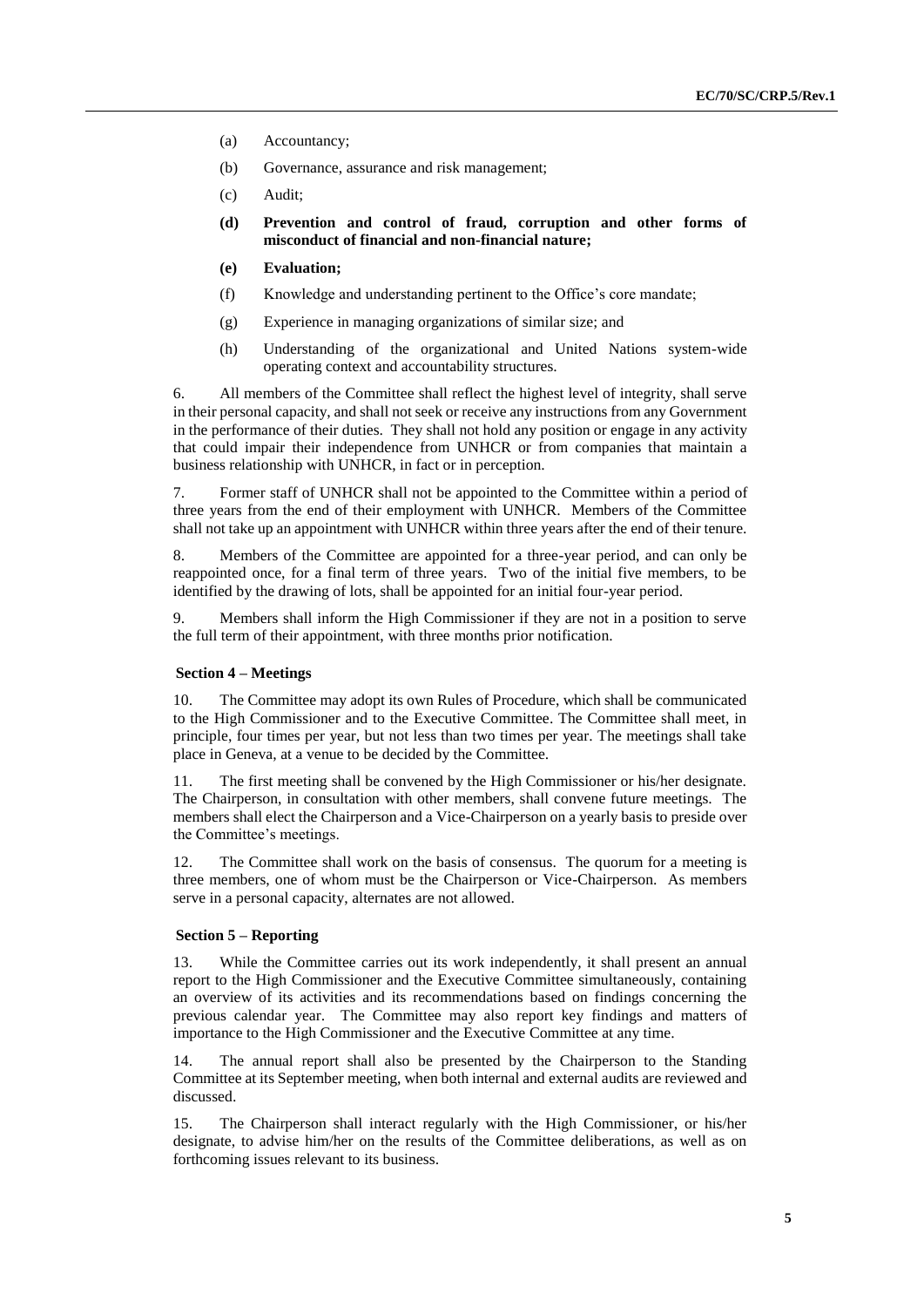16. Exceptional circumstances may require the Committee to provide an additional briefing to the High Commissioner and/or the Executive Committee, to be planned in conjunction with other planned committee meetings.

#### **Section 6 – Remuneration**

17. Members shall not be provided with a fee for services rendered, in order to maintain their independence. However, they shall receive a daily allowance and shall be reimbursed for travel expenses incurred to attend Committee meetings.

### **Section 7 – Authority**

18. The Committee has the authority to obtain information and/or documents it considers necessary to perform its mandate. Such information and documents received by the Committee members are subject to signed statements of confidentiality.

19. The Committee has the authority to request the cooperation of UNHCR staff, as necessary.

20. The Committee shall meet at least annually with the external auditor, the internal auditor and UNHCR's Inspector General.

#### **Section 8 – Responsibility and liability of members**

21. Members shall act in an independent, non-executive capacity while performing their advisory role in the Committee. As such, members shall not be held personally liable for advice provided by the Committee acting as a whole.

### **Section 9 – Indemnification of members**

22. Members shall be indemnified from actions taken against them as a result of activities performed in the course of business of the Committee, provided such activities are performed in good faith and with due diligence.

#### **Section 10 – Committee Secretariat**

23. The Committee's Secretariat shall be comprised of UNHCR staff, appointed by the High Commissioner or his/her designate, who will operate with autonomy.

#### **Section 11 – Confidentiality of meetings and minutes**

24. The deliberations of the Committee and the minutes of its meetings are confidential. The supporting documents circulated to members shall be used solely for that purpose and treated as confidential.

## **Section 12 – Coordination**

25. The Chairperson may meet with the chairpersons of other independent audit and oversight committees within the United Nations system, normally through videoconferencing or tele-conferencing as deemed necessary, to exchange practices and discuss system-wide audit and oversight issues.

#### **Section 13 – Review of the Committee's terms of reference**

26. These Terms of Reference shall be reviewed at least every two years. Any updates shall be approved by both the High Commissioner and the Executive Committee.